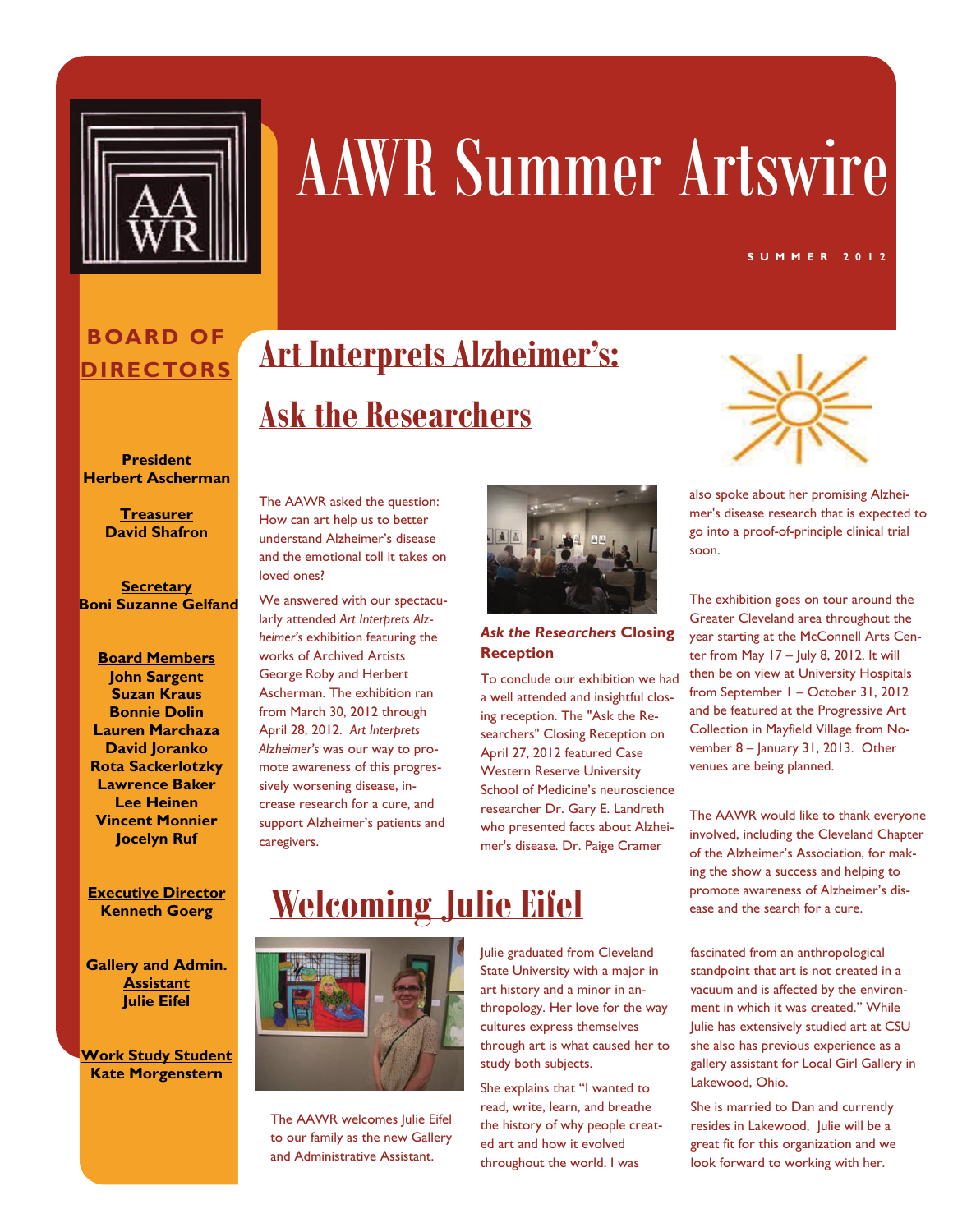ī Ī ī ī

ī Ī ī

ī

Ī

### Member News

The *Art Interprets Alzheimer's* exhibition featuring **George Roby** and **Herb Ascherman** is on tour at the McConnell Arts Center from May 17 – July 8, 2012. It will then be at University Hospitals from Sept.1 – Oct. 31, 2012 .

**Bonnie Dolin** is exhibiting work at The Shaker Heights Historical Museum on South Park Blvd. in Shaker Heights. The exhibit will be on view until July 8th.

**Patricia Zinsmeister Parker's** 

solo exhibition called "Painting in the Dark" will be at Kent State University, Downtown Gallery, June 20th-July 14th. Opening reception: June 21st from 5-8pm.

**Rita Schuenemann** is having a solo show at the Solon Center for the Arts Gallery from July 6 through August 2 called "Recent Paintings by Rita Schuenemann".

**Gloria Plevin's** "Portraits in Nature-Paintings and works on Paper" exhibit will be at The Mesaros Gallery at West Virginia University from June 17-Aug. 2, 2012.

**Lee Heinen's** works are showing in the Harris Stanton Gallery's (Akron) 25th Anniversary Show opening June 8. She is also showing work at the new Franklin Circle exhibition space in Chagrin Falls during July and August.

**Chuck Mintz** has a piece from "Costumes", his collaboration with Cleveland Public Theater, that will be in the Butler National Midyear Show. "Precious Objects" will be at The Maltz Museum from Aug. 22 to Sept. 30. "Every Place (I have ever lived)" will be at The Argus Museum in Ann Arbor from Sept. 28 until Nov. 16.



"Time Will Tell" national exhibition at Coburn Gallery, Ashland University from May 18 - June 15. She also has a solo exhibit called "Through My Eyes"- Paintings by Wally Kaplan at the Solon Center for the Arts Gallery, June 4-29 (opening reception 5:30-7:30pm).

**Hollis Richardson** was awarded \$500 for Best in Show at the Inaugural Art Show at the YMCA in North Royalton. The show remains on view throughout the summer.

**Harriet Ballard** will be showing at the Cate Charles Gallery, Stonington, Ct. on July 20th.

**Elise Newman's** "Cirque d'Soleil" painting was accepted into the juried art show of the Ohio Watercolor Society at the Riffe Gallery in Columbus which opens in November.

п

## New Summer Interns/Volunteers



**Elora Agsten** is a rising sophomore at the College of Wooster She has previously interned with the Museum of Carousel Art and History in her native Sandusky, OH. Elora is double majoring in Art History and Classical Language and wants to study the art of late Antiquity.



a rising junior at Case Western Reserve University, where she studies Art History and Chemistry. She hopes to one day be an Art Conservator.



**Abigail Walker is <b>Abigail Walker** is **in the AAWR. is the AAWR. is the AAWR**. **Melissa O'Sickey** is studying History with a minor in Dance at Dickinson College in Carlisle, PA. She is the Treasurer for the Dickinson Dance The‐ atre Group and was a member of Girl Scouts of America.



**Jason Weisensell** is a recent graduate from the Cleveland Institute of Art, with a Major in Fine Arts. He is currently a cook at Michael Symon's B -Spot. He hopes to gain insight and knowledge of the contemporary art world and looks forward to interning



**Alice Gregory** a naƟve born Clevelander/ Buddhist/Vegetarian and an ecstatic participant in the city's renewal. She's currently studying Urban Studies and Planning at Cleveland State Universi‐ ty.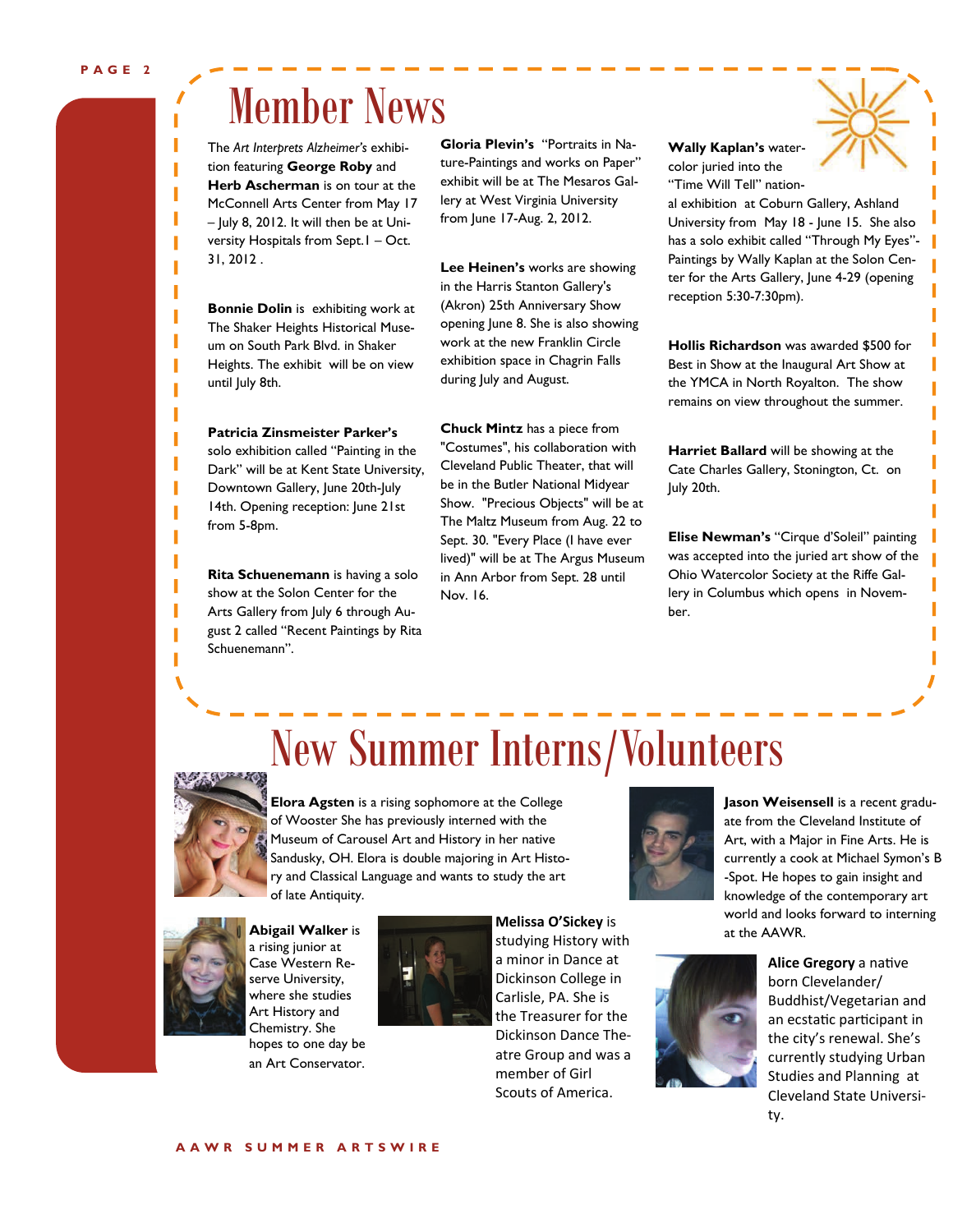### May Members Show & Sale



Our Annual May Members Show & Sale kicked off on May 4th. It featured art of over 30 of our members ranging from paintings in acrylic and pastels, photography, to wood carved sculptors. Featured

members were: Boni Suzanne Gelfand, Margaret Arthur, Barbara Gillette, Linda Hutchinson, George Kocar, **2012 May Members Show & Sale** 

Suzan Kraus

Michelangelo Lovelace, Paul Miklowski, Amelia Reed, Sidney Rheuban, Phyllis Seltzer, Mary Stone, Zoya Trofimova, Patricia Zinsmeister Parker, Nancy Underhill, Chris Grossman, Hollis Richardson, Elaine Albers Cohen, John A. Sargent, Elise Newman, Charles Mintz,

Jim Clark, Roger Welchans, Edith Goldstein, Susan Skove, Ruth Bercaw, Alfred Bruey, Jean Sommer, Wally Kaplan, Rita Schuenemann, James Tomko, Ingeborg Richter, Sarah Clague, Lee Heinen, Bonnie Dolin, Kathleen McKenna, Tricia Kaman, and Stephanie Scharf.

We would like to thank all of our participants who made the show a success!



*Lee Heinen with her painting "Schwinn". Her intent with her Family Album Painting Series is to depict the highly personalized images from black and white family photos as "more iconic and universalized."* 

#### 2012 Annual AAWR Meeting

We had our Annual Board Meeting on May 4, 2012 right before our May Members Show & Sale. The meeting was very well attended and most stayed for the opening reception for the May Members Show. AAWR President, Herb Ascherman discussed plans for the Legacy

Society. Executive Director Ken Goerg reviewed the activities of the past year. Treasurer, David Shafron and Ernest Mishne from Oppenheimer discussed the AAWR's finances. Questions were answered from the membership as well.





### New Board Members



**Suzan Kraus** is an Archived Artist and our newest Board Member. Suzan has been a member of the AAWR since 2008. She is a na‐ tive Clevelander and works mainly in Mixed Media (paper, acrylics, encaustics). After living in Houston, Texas for awhile she was drawn back to Cleveland and "...discovered an art culture vibrant & energetic that seems to be pulling Cleveland towards a renewal".



**Lee Heinen** has been a profes‐ sional artist since 1980 and became an Archived Artist at the AAWR in 2000. Travel to Mexico and other places abroad including The Intown have been a source of stimulation for her work. Her work, in oil and pastels, can be found all over Cleveland and she is in‐ cluded in numerous corporate collections.

**Jocelyn Ruf** is a former Senior Executive of Key Bank and has been on numerous boards, Club where she led the club through a number of major campaigns. In her free time she enjoys kayaking, hiking, travel, collecting prints and decorative arts.